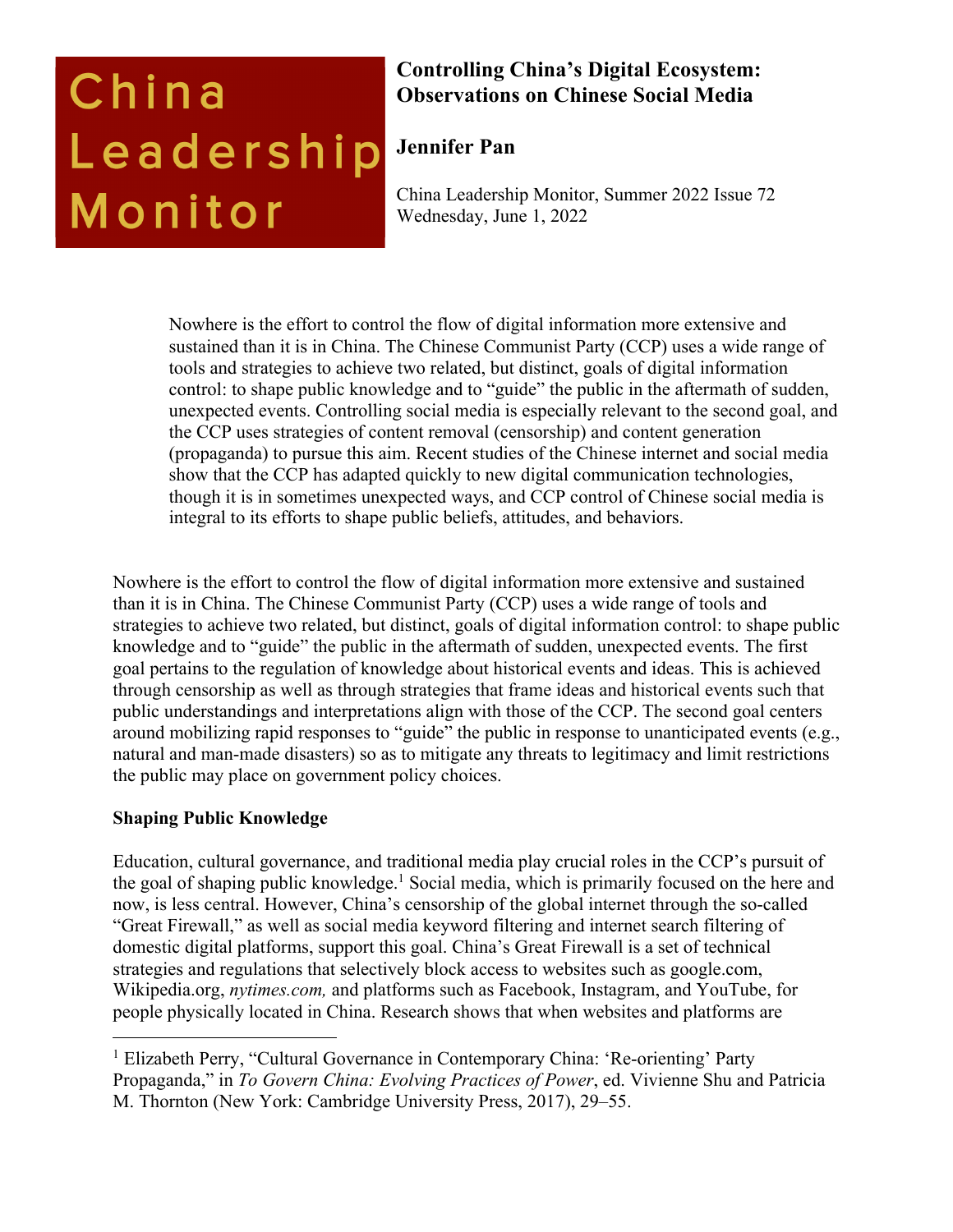blocked, not only is the public's ability to proactively search for information cut off, incidental exposure to knowledge about history, economics, and politics decreases —in other words, opportunities to learn new things are reduced. <sup>2</sup> Keyword filtering refers to the words and phrases that will not be publicly viewable if included on a social media post.<sup>3</sup> Search filtering occurs when internet search engines remove or downrank search results.

Research finds that the Chinese public has low demand for uncensored information. Observational studies of VPN usage suggest that the cost and trouble of installing censorship circumvention technology may suppress its uptake.4 More surprisingly, in a large-scale randomized experiment, college students in China were given an opportunity to use a highquality censorship circumvention technology to access the uncensored global internet.<sup>5</sup> However, the experiment finds that few students used the technology. In other words, reducing the costs of censorship circumvention do not solve problems of uptake. Instead, the experiment suggests that students do not circumvent censorship because they do not know what additional information they might find in an uncensored environment.

In the age of social media, audiences are inundated with content. The volume of available content vastly exceeds any individual's ability to consume. This dynamic holds also for people living in censored information environments. The public cannot demand that which is unknown to them, and when faced with a deluge of digital information, many assume that they have access to full information. The same low demand influences content creation and searches. Few Chinese social media users know enough about key historical events, such as the 1989 Tiananmen democracy movement, to search for more information about it or to post discussions about it on social media. This low demand is likely the result of education, culture, media exposure, and other long-term CCP strategies to shape public knowledge, but low demand and censorship are self-reinforcing. Because demand is low, few people will seek information about events and ideas that are censored in China. However, if an individual does seek out such information, domestic search filtering and Great Firewall censorship make it difficult to find anything of relevance and keyword filtering limits the ability to turn to social media to seek information or to share information. These factors then reinforce the misperception that there is no new information out there and that the censored information environment provides full information. Experimental results show that only when individuals are proactively exposed to uncensored

<sup>2</sup> Jennifer Pan, and Margaret E. Roberts, " Censorship's Effect on Incidental Exposure to Information: Evidence from Wikipedia," *SAGE Open* 10, no. 1 (2020): 1–14.

<sup>3</sup> Jeffrey Knockel, Christopher Parsons, Lotus Ruan, Ruohan Xiong, Jedidiah Crandall, and Ron Deibert, "We Chat, They Watch: How International Users Unwittingly Build Up Wechat's Chinese Censorship Apparatus," Citizen Lab Research Report no. 127, University of Toronto, May 2020 .

<sup>4</sup> Margaret E. Roberts, *Censored: Distraction and Diversion Inside China's Great Firewall* (Princeton: Princeton University Press, 2018).

<sup>5</sup> Yuyu Chen, and David Y. Yang, "The Impact of Media Censorship: 1984 or Brave New World?" *American Economic Review* 109, no. 6 (2019): 2294–2332.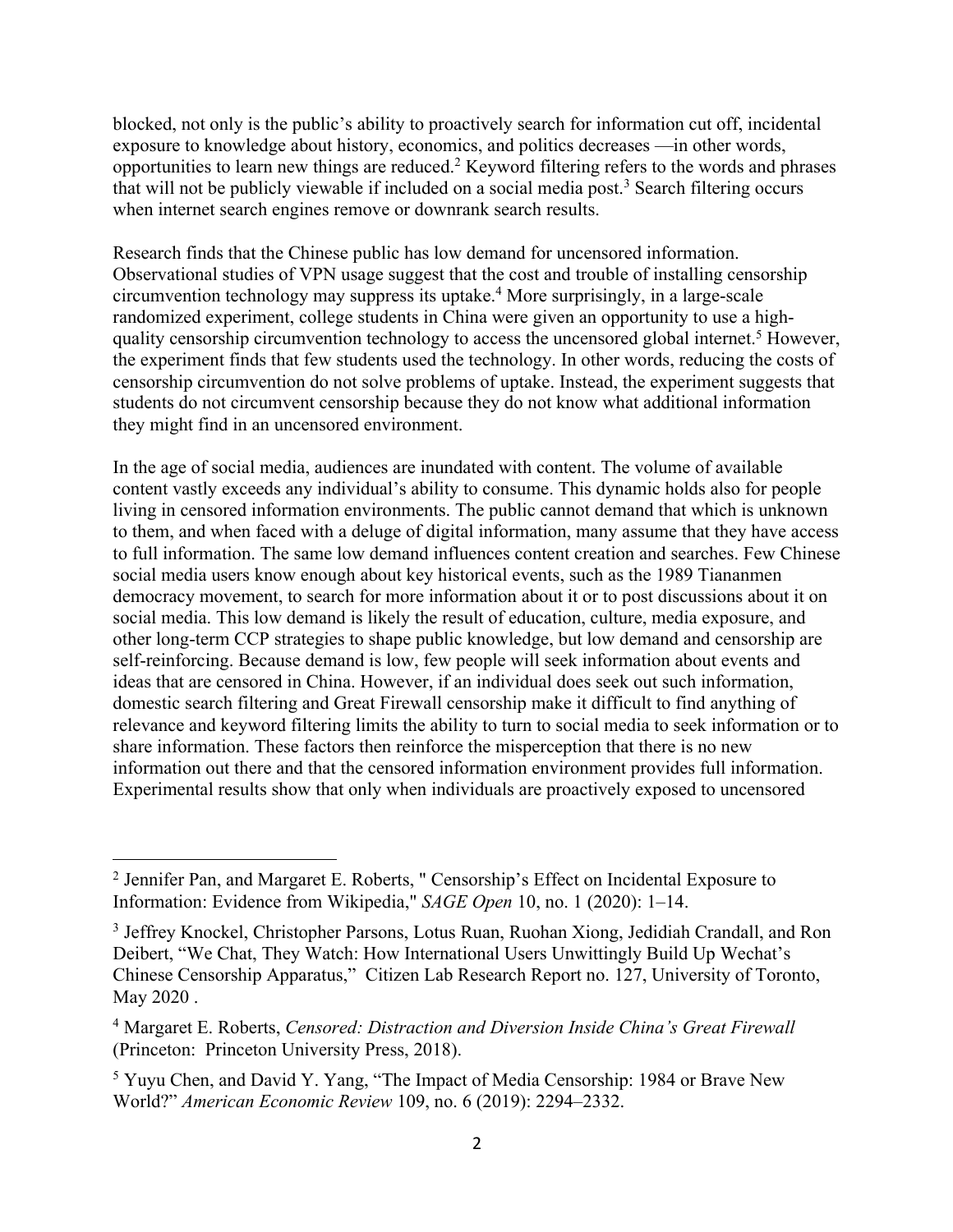information do they realize what they have been missing and they begin to demand uncensored information. 6

Altogether, this empirical evidence of low demand for uncensored information suggests the CCP enjoys substantial success in achieving its goal of shaping public knowledge. What about "guiding" the public during sudden, unexpected events?

#### **"Guiding" the Public**

When unforeseen events occur—think the 2008 Wenchuan earthquake, the 2011 Wenzhou highspeed rail collision, the on-going Covid-19 pandemic—the Chinese public often turns to social media to obtain information, seek assistance, air grievances, and lodge complaints.7 This means that social media is crucial to the CCP's ability to guide the public and to shape opinions and behaviors. In fact, the 2018 "Opinions on Promoting the Healthy and Orderly Development of New Media in Government Affairs" explicitly state that a goal of social media under CCP rule is to guide public opinion, especially in response to sudden and unexpected events.<sup>8</sup>

The fact that China's social media market is dominated by domestic firms gives the CCP a large advantage when it comes to using censorship to control public sentiment in the wake of unanticipated events.<sup>9</sup> This market dynamic allows the Chinese government to quickly, reliably, and selectively eliminate content it deems to be inappropriate. This selective removal of content—as opposed to coarse censorship tactics, such as blocking apps and websites or shutting down the internet—decreases the coordination potential of social media and diminishes the reliability of information. For most other governments around the world, the market for social media content is dominated by multinational firms such as Meta and Google. Because their citizens share information and coordinate on these multinational social media platforms, it is difficult for these governments to selectively remove content. Governments must petition multinational social media platforms for content removal. It may take days or even weeks to receive a response, and the response may not be the one the government desires. Therefore, these governments instead rely on imprecise and sweeping censorship strategies to control content. Such strategies often backfire because the act of censorship is highly visible and it directs attention to the object of censorship.<sup>10</sup>

8关于推进政务新媒体健康有序 发展的意见, http://www.gov.cn/xinwen/2018-12/27/content\_5352739.htm.

<sup>6</sup> Ibid. William R. Hobbs, and Margaret E. Roberts, "How Sudden Censorship Can Increase Access to Information," *American Political Science Review* 112, no. 3 (2018): 621–636.

<sup>7</sup> Yingdan Lu, Jennifer Pan, and Yiqing Xu, "Public Sentiment on Chinese Social Media during the Emergence of COVID-19," *Journal of Quantitative Description: Digital Media* 1 (2021): 1– 47.

<sup>9</sup> Jennifer Pan, "How Market Dynamics of Domestic and Foreign Social Media Firms Shape Strategies of Internet Censorship," *Problems of Post-Communism* 64, nos. 3–4 (2017): 167–188.

<sup>&</sup>lt;sup>10</sup> Sue Curry Jansen, and Brian Martin, "The Streisand Effect and Censorship Backfire," *International Journal of Communication* 9 (2015): 656–671; Jennifer Pan, and Alexandra A.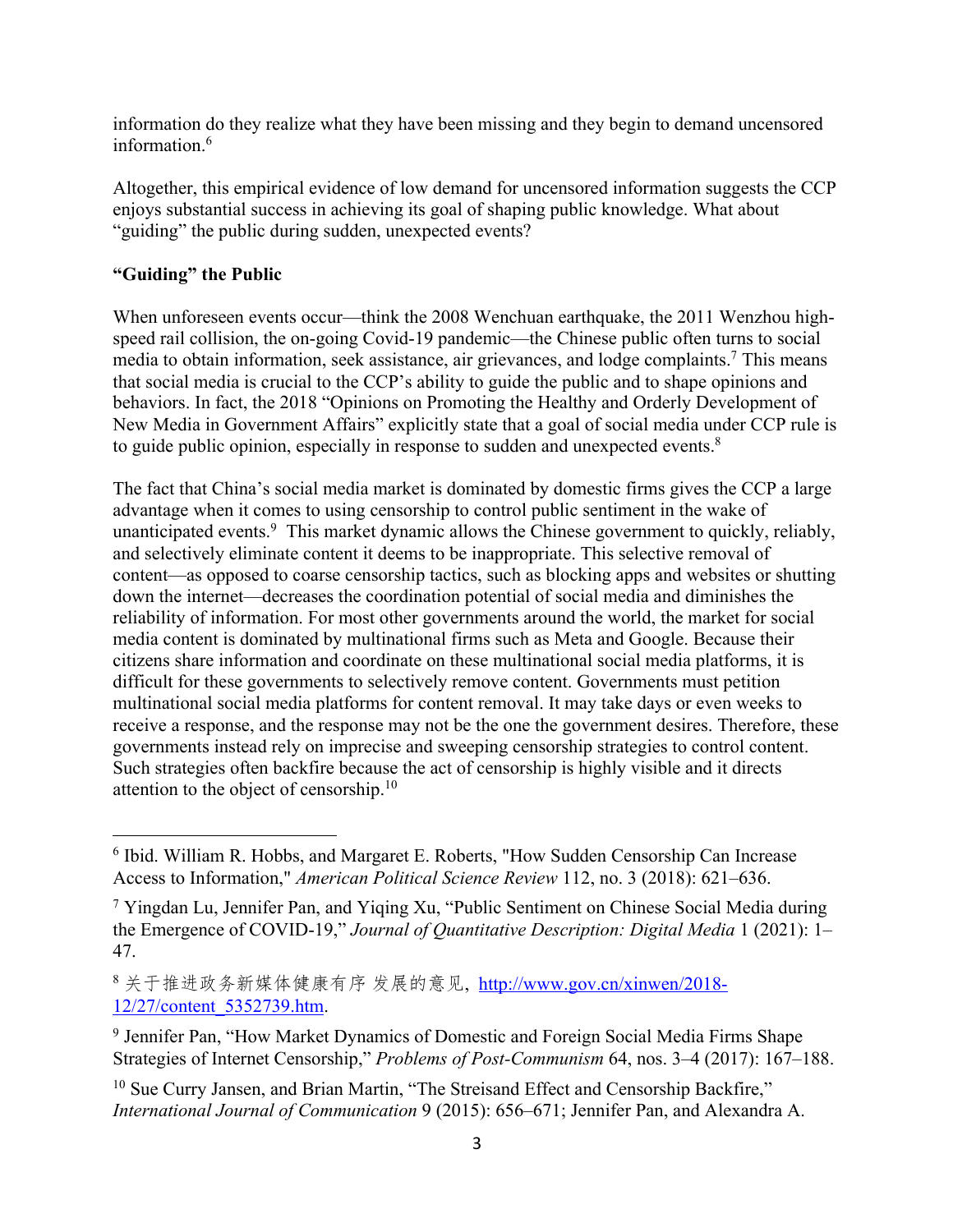In the wake of sudden, unexpected events, the CCP, working in concert with Chinese social media platforms, can selectively remove content related to such events. Research on digital censorship in China shows that this content-removal censorship aims to remove all discussions related to events that have the potential to mobilize the public. There is debate about whether the scope of Chinese online censorship during the rule of Xi Jinping has expanded beyond censoring content with the potential to mobilize. However, there is consensus among academics that censorship of social media content pertaining to events with collective action potential remains in effect today.

Even though selective removal of content is less visible than most other censorship strategies, during highly salient events when social media users are paying close attention to new information, selective content removal may still be visible enough that it backfires. During the Shanghai Covid-19 lockdown of 2022, Chinese social media users were highly aware of the activities of social media censors, and they pointed to censorship as evidence of government shortcomings. When censorship is visible in this way, it does the opposite of guiding public attitudes and behaviors in the direction the government desires. When censorship is visible, it can redirect more attention to the object of censorship. Therefore, censorship alone may not be sufficient to manage public opinion in the wake of unforeseen events.

The CCP also utilizes covert and overt information production strategies to manage public sentiment in the wake of unexpected incidents. Analysis based on leaked government data shows that the CCP mobilizes large numbers of party and government bureaucracies—most of which are unrelated to propaganda—in a coordinated manner to fabricate social media posts as if they were the opinions of ordinary people.<sup>11</sup> This covert strategy floods social media with irrelevant content that redirects public attention away from substantive debates and sudden events. Because social media platforms have more information than any user can consume, content is often ranked by machine learning algorithms. This means that mass, coordinated actions to flood social media can drown out relevant information. As a result, when a sudden event occurs and users turn to social media to find or share information, it may be difficult for them to find relevant information. Even if a user shares information, others may not find it. These factors can generate the misperception that others are uninterested in what has occurred, which may in turn decrease the willingness of those who have firsthand experiences to share information, reinforcing a spiral of silence.

Covert strategies can be highly effective, but they incur a cost. Manipulating the online information environment hampers the information gathering efforts of the CCP in the longer term. National-level elections provide political elites with one of the clearest signals of public preferences. In the absence of elections, those in power must gather information, especially attitudes toward lower-level bureaucrats and officials tasked with governance, about public

Siegel, "How Saudi Crackdowns Fail to Silence Online Dissent," *American Political Science Review* 114, no. 1 (2020): 109–125.

<sup>&</sup>lt;sup>11</sup> Gary King, Jennifer Pan, and Margaret E. Roberts, "How the Chinese Government Fabricates" Social Media Posts for Strategic Distraction, Not Engaged Argument," *American Political Science Review* 111, no. 3 (2017): 484–501.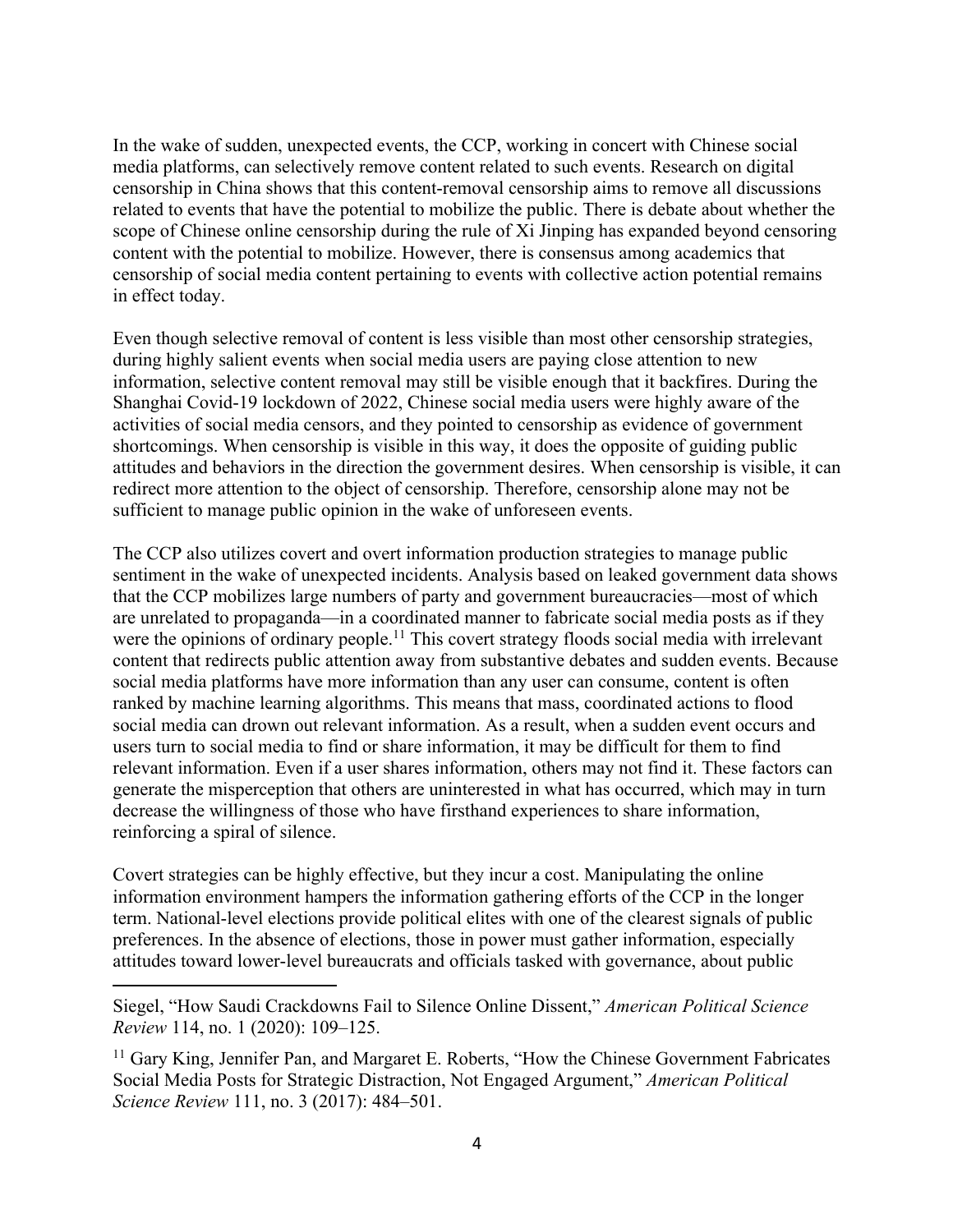preferences by other means, When the information environment is manipulated in order to shape public opinion, incentives for bureaucrats and political competitors to manipulate information for their own benefit are created—for example, to obscure corruption and malfeasance so they can extract resources and benefit materially from their positions of power.<sup>12</sup> Thus, covert manipulation of the online information environment makes it more difficult for those in power to gather reliable and accurate information over the longer term.

In recent years, the CCP has made clear that within its domestic social media sphere, propaganda agencies should avoid using disinformation and avoid artificially manipulating metrics of influence. Instead, Xi Jinping has stressed the importance of "maintaining a clean and positive online space."13 The 2018 "Opinions on Promoting the Healthy and Orderly Development of New Media in Government Affairs" emphasize that government social media accounts must disseminate truthful information in a timely manner and must eliminate online rumors.<sup>14</sup> In 2019, the State Council revised the evaluation metrics for local government management of social media accounts and included penalties for fabricating views and likes and dislikes. 15

Instead of covertly manipulating the online information environment, the CCP can overtly influence public sentiment by inundating online space with content from CCP affiliates. Instead of putting out content as if it comes from ordinary people, the idea is to put out content from accounts that do not hide their government affiliation. To do this, various levels and functional agencies of the CCP and government must have social media accounts so they can communicate directly with the public. As such, the CCP requires that all local governments establish their own social media accounts.<sup>16</sup> In addition to establishing CCP-affiliated accounts on more established social media platforms such as Weibo and WeChat, the CCP has emphasized the need to dominate the newer social media platforms, including short-video sharing platforms such as Douyin and live-streaming platforms such as Kuaishou. Douyin, the Chinese branding of TikTok owned by the same parent company ByteDance, makes it extremely easy for users to create and share videos. Unlike traditional social media platforms like Facebook and Twitter, content only appears as videos that you scroll up and down to see more, not as a mix of text, images, and videos. Douyin videos are tall (filling the entire mobile screen) rather than square or landscape

<sup>13</sup> http://www.xinhuanet.com//2018-08/26/c 1123331382.htm.

14 关于推进政务新媒体健康有序 发展的意见, http://www.gov.cn/xinwen/2018-12/27/content\_5352739.htm.

<sup>15</sup> See "Government Website and Government New Media Inspection Indicators" (政府网站与 政务新媒体检查指标) and "Annual Assessment Indicators for Government Website and Government New Media Supervision" (政府网站与政务新媒体监管工作年度考核指标), https://www.xuexi.cn/8048041cc7afff9e99f5c07b3440115a/e43e220633a65f9b6d8b53712cba9c aa.html.

16关于进一步加强政府信息公开回应社会关切提升政府公信力的意见,

http://www.gov.cn/zhengce/content/2013-10/18/content 1219.htm.

<sup>&</sup>lt;sup>12</sup> Jennifer Pan, and Kaiping Chen, "Concealing Corruption: How Chinese Officials Distort Upward Reporting of Online Grievances," *American Political Science Review* 112, no. 3 (2018): 602–620.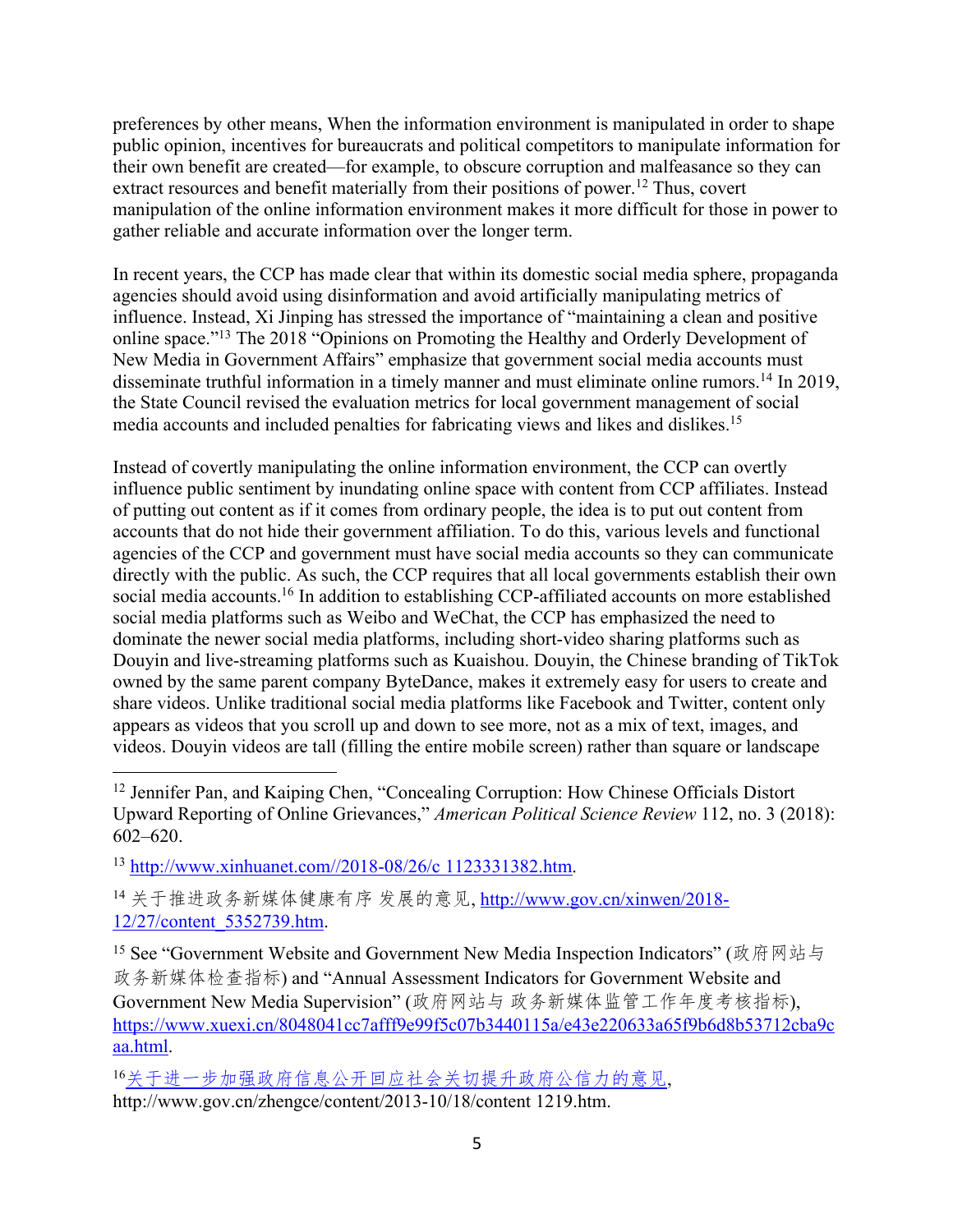like the videos on YouTube. While Douyin, like other social media platforms, encourages users to engage with other users, having a network—of friends or of followers —is not essential to the Douyin experience. Douyin fills users' feeds before they follow a single person, and even after following others, users' feeds do not prioritize or only contain content from those they follow. Live-streaming platforms allow users to broadcast live, with the same one-to-many dynamic as live television broadcasts. However, in contrast to traditional broadcast media, anyone can livestream, and social media live-streaming technology allows live-streamers and their audiences to interact during broadcasts.

The CCP presence on Douyin and live-streaming platforms has exploded in recent years. In addition, Chinese state-media accounts have some of the largest followings. For example, on Douyin, *People's Daily* has 150 million followers, which is even more followers than Andy Lau and Chen He have combined.<sup>17</sup> CCTV News is a record holder for the longest non-stop hours of streaming on Kuaishou.<sup>18</sup> Importantly, the overall number of CCP-affiliated accounts has grown exponentially. As of 2020, the Chinese government reported that 25,313 accounts affiliated with the CCP had been established on Douyin.<sup>19</sup> Through an hourly collection of Douyin trending video made between March 18, 2020 and June 17, 2020, research shows that over 40 percent of trending videos on Douyin are produced by accounts affiliated with the CCP or the Chinese government.20 This stands in stark contrast to TikTok, where not a single top 100 account is the account of a media outlet, politician, or political organization.

The success and penetration of CCP-affiliated social media accounts is likely aided by the financial and legal influence the CCP holds over Chinese social media platforms. For example, what subjects are listed as trending topics on Douyin may be influenced by the  $CCP<sub>1</sub><sup>21</sup>$  and speculations abound that Chinese social media ranking algorithms prioritize CCP-affiliated content. Over the past decade, the success of CCP-affiliated accounts may also be supported by repression and censorship of dissenting online voices. Starting from the high-profile arrest of public intellectuals such as Xue Manzi in 2013, the CCP has penalized outspoken and influential critics. Chinese social media platforms have also steadily banned the accounts of individuals who express different views. As a result, Chinese social media contains fewer voices that are critical of the government, and CCP-affiliated social media accounts do not need to compete for audience attention with those who hold different views on politics, economics, and social issues.

<sup>&</sup>lt;sup>17</sup>https://www.douyin.com/user/MS4wLjABAAAA8U\_l6rBzmy7bcy6xOJel4v0RzoR\_wfAubGP eJimN 4.

<sup>18</sup> https://chozan.co/is-kuaishou-the-future-of-live-streaming-in-china/.

<sup>&</sup>lt;sup>19</sup> "The 46th China Statistical Report on Internet Development," CNNIC (China Internet Network Information Center), 2020, https://www.cnnic.com.cn/idr/reportdownloads/202012/p020201201530023411644.pdf.

<sup>&</sup>lt;sup>20</sup> Yingdan Lu, and Jennifer Pan, "The Pervasive Presence of Chinese Government Content on Douyin Trending Videos," *Computational Communication Research* 4, no. 1 (2022): 68–97.

 $21$  Ibid.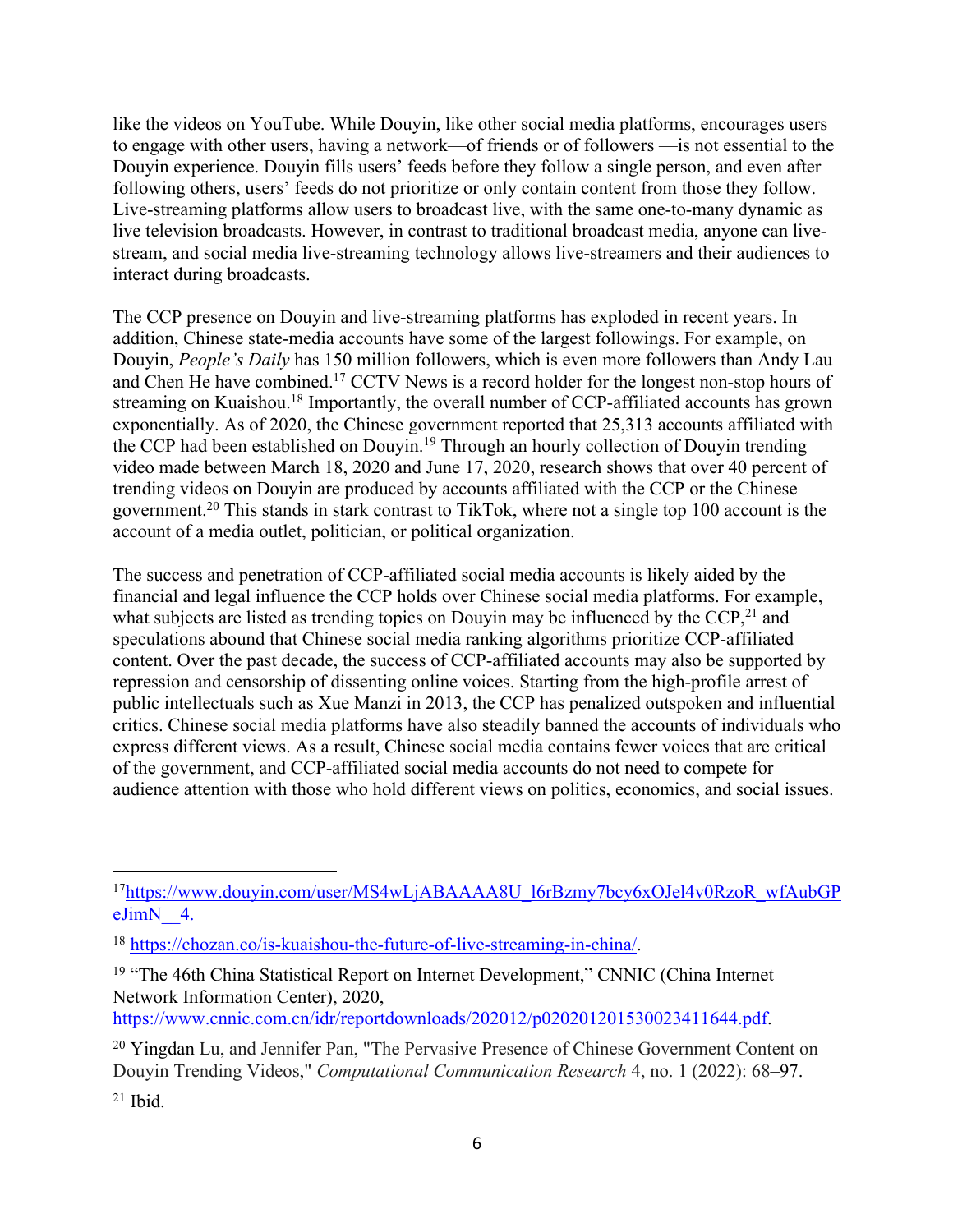However, government and party social media accounts still need to actively compete for audience attention. CCP-affiliated content producers face intense pressures to demonstrate their effectiveness on social media against quantified metrics such as views and likes.<sup>22</sup> CCP-affiliated accounts are not competing for audience attention against political opponents or critics, but because the CCP wants to be able to command public attention when unforeseen events occur, the CCP is competing against celebrities and online influencers for audience attention. An analysis of the titles of nearly 200,000 posts made by over two hundred Chinese city-level governments on WeChat shows that clickbait is heavily used to gain public attention.23 In addition, CCP-affiliated accounts are turning to non-political content to capture audiences. Large-scale analyses of content produced by CCP-affiliated accounts show that content related to CCP ideology, the activities of high-level central leaders, and even performance legitimacy is limited. Instead, content from CCP-affiliated accounts is often apolitical, focusing on relationships among ordinary people, entertainment, and local tourism.<sup>24</sup>

The use of clickbait and non-political content to capture audience attention can facilitate audience reach when sudden, unanticipated events occur through three pathways. First, getting users to click on content from CCP-affiliated accounts can create a habit of clicking on content from that same account simply due to name recognition. Because users scrolling through their social media content recognize the name of a source, they may be more likely to click on content from that same source in the future. Second, having clicked on content from a CCP-affiliated social media account, users may become more familiar with the account and be more favorably disposed toward it. This is especially true if users not only click on the content but also "like" the content. This favorable disposition can lead to a reduced sense of distance from the CCP social media account, thus propelling users toward a higher level of receptivity to all content from that account. Note that this second pathway differs from the first, which deals only with name recognition. This second pathway relates to legitimacy, as favorable feelings about the account spill over to the content the account produces in the wake of unforeseen events. The final pathway is algorithmic. Clicking on posts from CCP social media accounts can create a pattern of usage that may be picked up by the ranking and recommendation algorithms of platforms, resulting in more recommended content from the same source in the future.

It is important to note that unlike traditional propaganda, which seeks first and foremost to change attitudes, opinions, and beliefs, the covert and overt information production strategies described above aim to influence behavior. Covert information strategies such as the coordinated creation of irrelevant content can prevent people from finding or even encountering information related to issues they would otherwise have supported and activities such as protests that they otherwise would have joined. Overt information strategies aim to capture audience attention—to shape the behavior of users on social media. Beliefs and so-called second-order beliefs (i.e., beliefs about what others believe) are likely influenced by these information production strategies, but indoctrination is not the sole objective of these efforts.

<sup>&</sup>lt;sup>22</sup> Yingdan Lu, and Jennifer Pan, "Capturing Clicks: How the Chinese Government Uses Clickbait to Compete for Visibility," *Political Communication* 38, nos. 1–2 (2021): 23–54.

 $23$  Ibid.

<sup>24</sup> Ibid.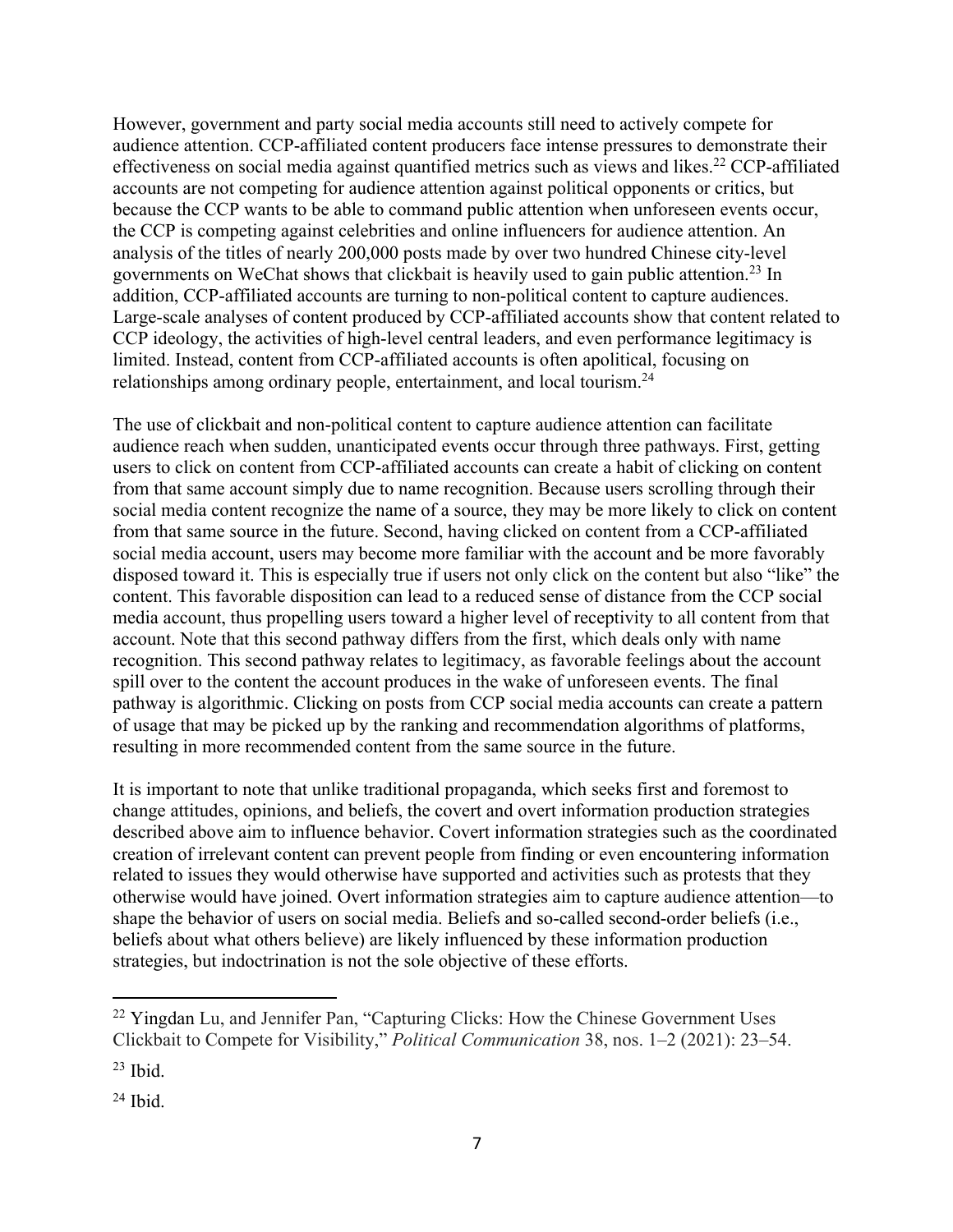What happens when unexpected events occur outside of China? The Great Firewall imposes stringent limits on what information can flow into China. However, China is not completely disconnected from the global internet. Events and ideas originating outside of the country's borders that have implications for domestic politics will inevitably appear. Research shows that only a small fraction of discussions with relevance to China that garner global public attention will flow into China.<sup>25</sup> Perhaps unsurprisingly, Chinese state-controlled media and Chinese commercialized media play a key role in facilitating these inflows of information. However, Chinese social media users without any traditional media or CCP affiliations consistently transmit information from the outside world into China. This implies that while censorship and state controls on media severely limit the inflow of global information to China, social media provides some opportunities for non-institutional actors to influence the information environment.

These results suggest that when sudden, unexpected events capture public attention, the CCP can deploy a wide range of strategies to "guide" the public, shaping their attitudes and behaviors. The public uproar over the draconian Covid-19 lockdowns occurring across China this spring is precisely such an event. Have these strategies been deployed? No systematic empirical analysis has been published on these recent events, but anecdotes reveal many instances of selective content removal, search filtering, as well as other information production tactics at work, suggesting that the CCP is indeed using a range of strategies to try to control public anger and discontent. Stringent lockdowns have been implemented in many regions of China, but the Shanghai lockdown has received the most attention. *China Digital Times* has documented numerous instances where social media posts—texts, images, and videos—made by those living in Shanghai, which describe what is happening in their neighborhoods, have been censored. For example, content related to food scarcities, deaths of the elderly, unaccompanied infants in quarantine, and conflicts and violence between residents and the ubiquitous "Big White"  $(\nmid \pm \text{f})$ lockdown enforcers in protective suits, has been removed. Leaked censorship documents reveal directives sent to all platforms ordering the removal of videos, screenshots, and all related content, such as the "Voices of April" compilation of audio snippets from Shanghai in April 2022. 26

In addition to the removal of content that the CCP finds objectionable, CCP-affiliated accounts have also been actively producing a high volume of content on social media platforms, such as Douyin, Weibo, and WeChat during this period. A look at the Douyin feeds of a handful of Douyin users who in the past consumed content from CCP-affiliated accounts reveals feeds inundated with videos from CCP-affiliated outlets about Covid-19 case tracking as well as videos emphasizing the dedication and sacrifice of front-line health workers. Videos from accounts, such as the state-controlled Shanghai television station, Dragon TV, contain reports of

<sup>&</sup>lt;sup>25</sup> Yingdan Lu, Jack Schaefer, Kunwoo Park, Jungseock Joo, and Jennifer Pan, "How Information Flows from the World to China," Working Paper, 2022.

<sup>26</sup> https://chinadigitaltimes.net/2022/04/minitrue-silence-the-voices-of-april-viral-video-onshanghai-lockdown-full-english-transcript/.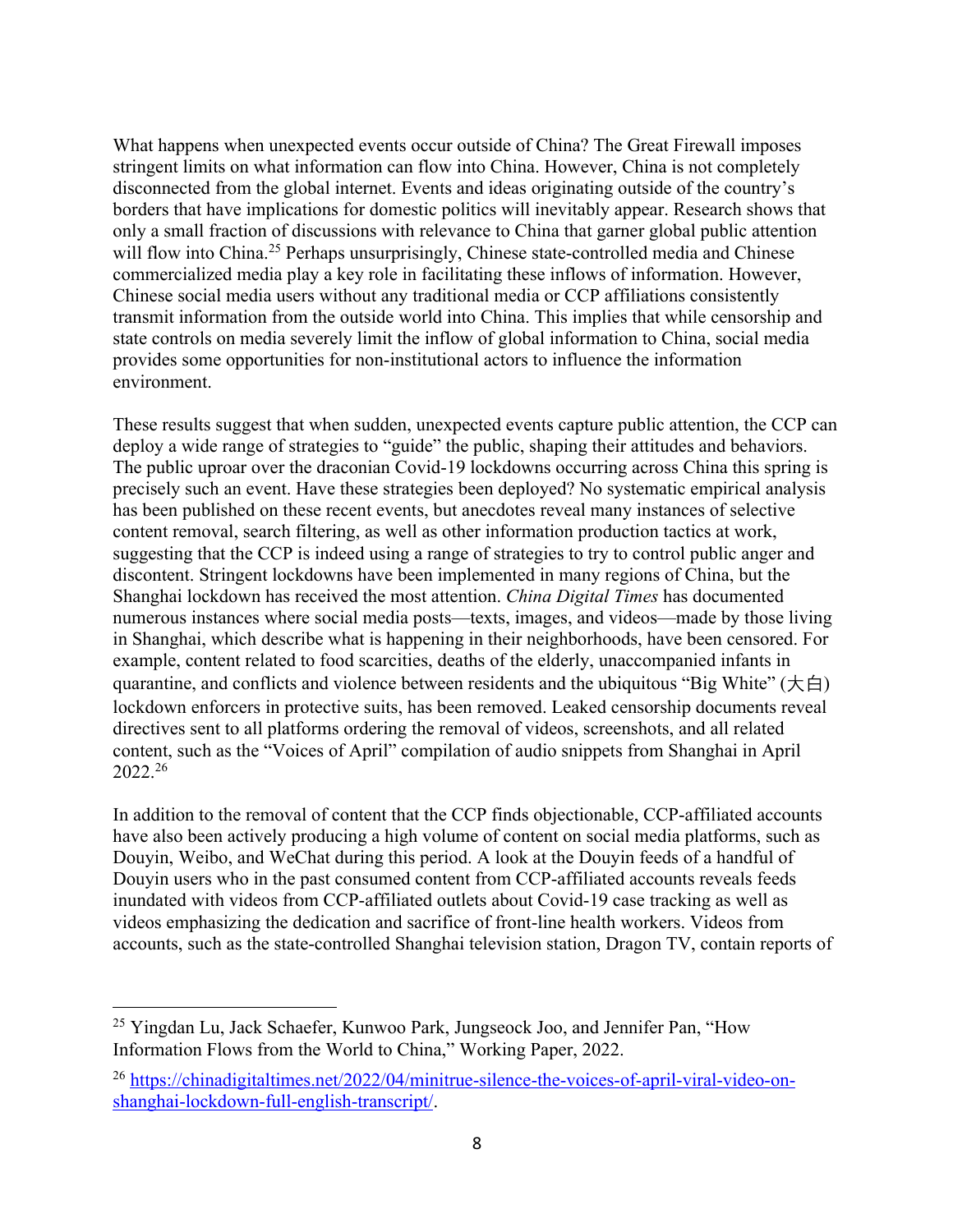local case numbers and scenes of orderly Covid-19 containment measures and news,<sup>27</sup> while videos from the Pudong Public Security account show recordings of police officers in protective gear delivering food to thankful residents, police driving a 4-year old boy home from quarantine to reunite with his parents, and public security officers engaging in other good deeds for grateful residents.28 Searching for the term "Shanghai Covid-19" on Douyin returns only content about case numbers and videos about the peaceful and orderly implementation of Covid-19 control measures produced in large part by accounts affiliated with the CCP, painting a drastically different picture of Shanghai in April 2022.

The salience and severity of the Shanghai lockdown have made censorship and government information manipulation efforts visible to some Chinese social media users. Some Weibo users have noticed that they can comment on posts after midnight and this content will stay up until 4 am when the censors are back at work. It should be noted that Shanghai residents, relative to those living in other regions of China, are more connected to global social media and more active on Chinese social media. Less is known about lockdowns in other regions of China such as Jilin. This may be because residents are satisfied with what the government has done in those regions, but it is also possible that we have heard little because the CCP has been more successful in regions other than Shanghai in suppressing dissent, "guiding" the public, and controlling information dissemination.

In sum, the CCP deploys a large arsenal of tools and strategies to control China's information environment to shape what the public knows and to control how the public reacts and behaves after the occurrence of salient, unanticipated events. Social media is especially crucial to the second goal, and the CCP uses both the removal of content (censorship) as well as the generation of content (propaganda) to achieve it. In imposing control over Chinese social media, censorship and propaganda are not substitutes, but rather they are complements. The CCP has adapted quickly to new digital communication technologies, and the CCP's control of Chinese social media is integral to its efforts to shape public beliefs, attitudes, and behaviors.

#### **ABOUT THE CONTRIBUTOR**

Jennifer Pan is an Associate Professor of Communication at Stanford University. Her research focuses on political communication and authoritarian politics. Pan uses experimental and computational methods with large-scale datasets on political activity in China and other authoritarian regimes to answer questions about how autocrats perpetuate their rule. How political censorship, propaganda, and information manipulation work in the digital age. How preferences and behaviors are shaped as a result. Her book, Welfare for Autocrats: How Social Assistance in China Cares for its Rulers (Oxford, 2020) shows how China's pursuit of political order transformed the country's main social assistance program, Dibao, for repressive purposes. Her work has appeared in peer reviewed publications such as the American Political Science

<sup>&</sup>lt;sup>27</sup> https://www.douyin.com/search/东方卫视?source=search\_sug&aid=c5c3b934-7c02-4032aa5f-f0e80192c72e&enter\_from=live\_detail.

<sup>&</sup>lt;sup>28</sup>https://www.douyin.com/user/MS4wLjABAAAA3mL2U8Jw1yfB11R6i1fmYslAkmQd JXD0 5uIcmmUx1E.